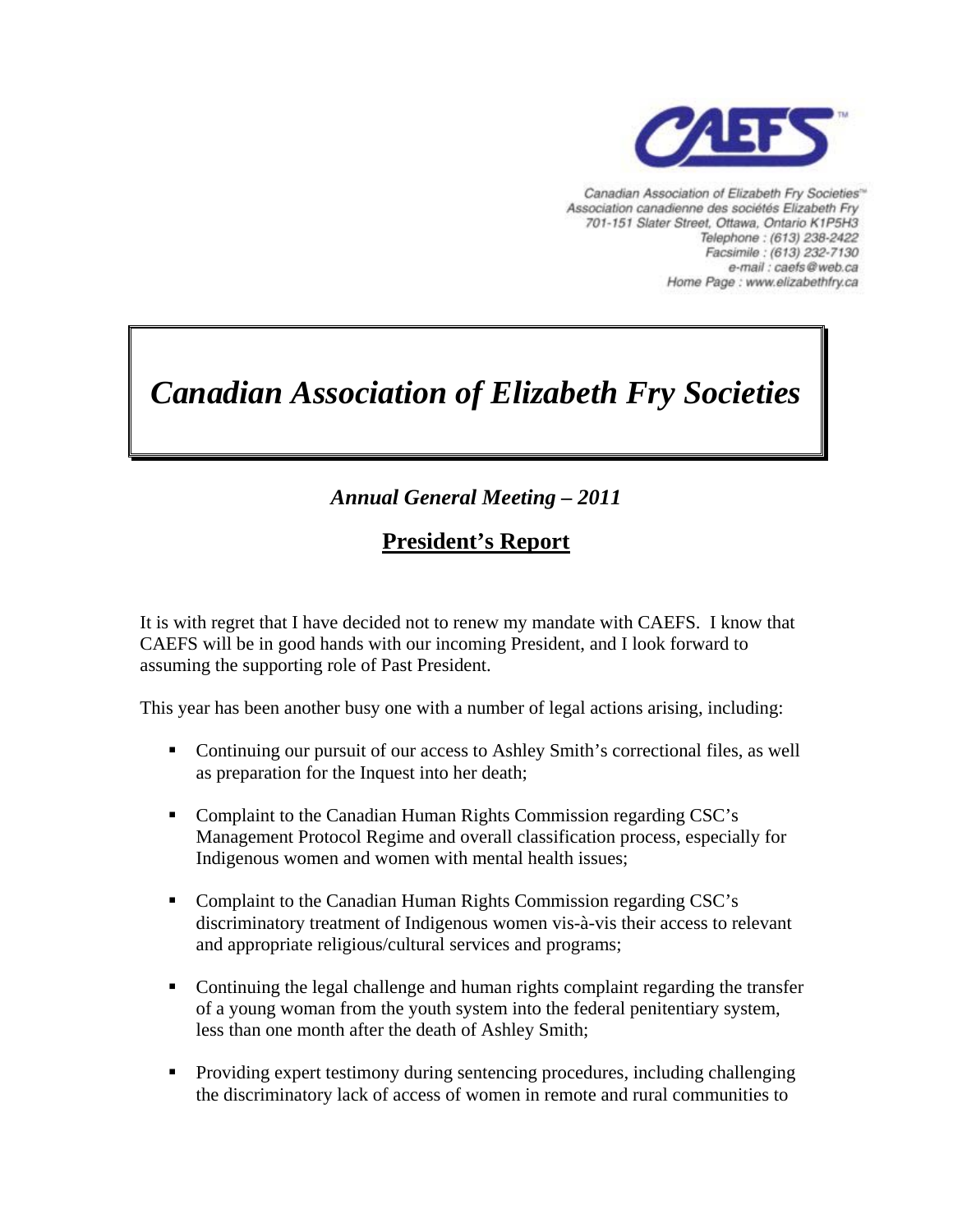intermittent and other sentencing options, as a result of limited access to provincial places of detention;

- Assessing cases for potential conviction reviews;
- Assisting defence counsel to challenge the charging and prosecuting of women who use lethal force to defend themselves and/or their children:
- **Presenting evidence to counter the regressive law and order agenda outlined in** successive new legislative reforms tabled in Parliament; including, but not limited to, nominating me to sit on the panel reviewing pardon user fees.

Over the next year, in addition to looking forward to continuing on the CAEFS' Board, I have accepted a mandate to chair the Independent Advisory Panel regarding the proposed increase to the Pardon User Fee. I look forward to bringing authenticity and transparency to this process, so stay tuned for updates.

On behalf of the entire network, we thank all of the members of the Board of Directors and our membership for your continued efforts to maintain CAEFS' stellar reputation and steadfast determination to fulfill our mandate without compromising fairness, humanity or equality. On behalf of the Board, I also thank Kim Pate, our Executive Director, for her dedication and hard work on behalf of CAEFS. We owe a debt of tremendous gratitude to all who have helped to build and shape CAEFS for the women and girls with and on behalf of whom we work.

 $\sim$ 

Lucie Joncas President Canadian Association of Elizabeth Fry Societies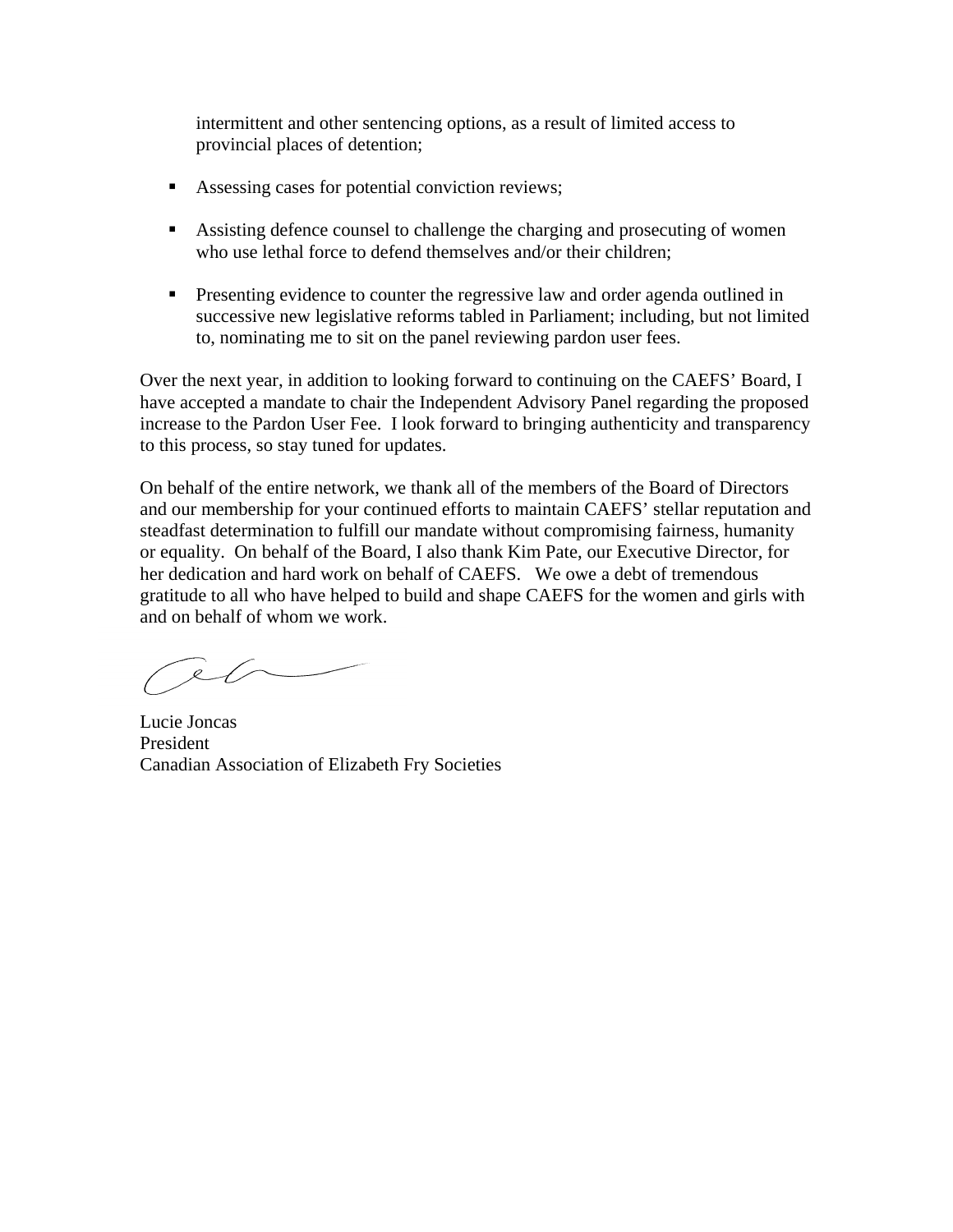

Canadian Association of Elizabeth Fry Societies<sup>®</sup> Association canadienne des sociétés Elizabeth Fry 701-151 Slater Street, Ottawa, Ontario K1P5H3 Telephone: (613) 238-2422 Facsimile : (613) 232-7130 e-mail : caefs@web.ca Home Page : www.elizabethfry.ca

## *Treasurer's Report*

### *Fiscal Year: April 1, 2010 – March 31, 2011*

It is with pleasure that I am able to report to our membership that the fiscal situation of the Canadian Association of Elizabeth Fry Societies (CAEFS) continues to remain positive and stable. We are wisely planning for the future in the event that this is not the situation we face in the coming years.

Once again, particularly in these times of economic, social and personal restraint, we are proud that we have ensured that the CAEFS' membership is well represented by our national office. Fiscal constraints have not diminished our efforts on behalf of the victimized, marginalized, criminalized and institutionalized women with and on behalf of whom we exist. Our Executive Director has continued to offset some of these expenses by donating to CAEFS the resources she raises via her speaking engagements, awards and her teaching at the University of Ottawa, Faculty of Law.

We look forward to continuing to fulfill the mandate of CAEFS. A detailed accounting of our expenditures is available in our audited financial statements. All financial commitments have been met and CAEFS has operated in accordance with the direction of the Board throughout the past year. On behalf of the Board of Directors, I thank all of the membership for your continued efforts to maintain CAEFS' fiscal stability.

Cathie Penny Treasurer Canadian Association of Elizabeth Fry Societies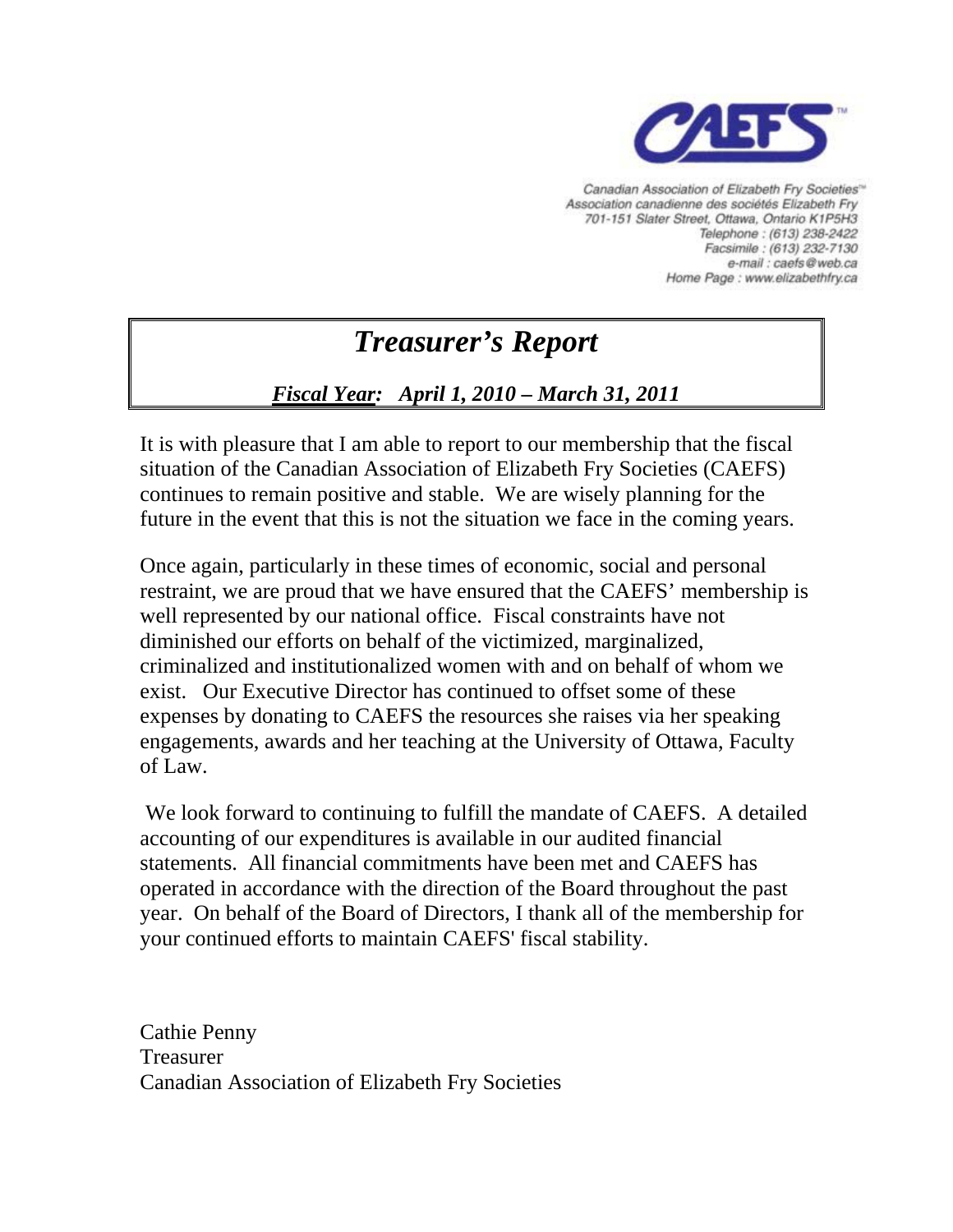

Canadian Association of Elizabeth Fry Societies<sup>®</sup> Association canadienne des sociétés Elizabeth Fry 701-151 Slater Street, Ottawa, Ontario K1P5H3 Telephone: (613) 238-2422 Facsimile : (613) 232-7130 e-mail : caefs@web.ca Home Page : www.elizabethfry.ca

## *Canadian Association of Elizabeth Fry Societies*

### *Annual General Meeting – 2011*

## **Executive Director's Report**

*When thee builds a prison, thee had better build it with the thought ever in thy mind that thee and thy children may occupy the cells.* Elizabeth Fry

This Annual General Meeting occurs during my twentieth year of having the profound privilege and responsibility of working with our membership, Board and the women whose lived experience informs our work. Thank you to each and every one of you committed, caring and compassionate women for doing your level best to alleviate oppression and improve the world.

In terms of our activities, during the past year, we were invited by individual Members of Parliament, Senators, Parliamentary and Senate Committees to meet with and/or appear before them to comment on current legislative and policy reform issues on 37 occasions. Furthermore, we had 349 meetings with political staff and bureaucrats.

We spoke at 126 individual events, from public talks, recognition ceremonies, conference presentations to media events. I also attended regional meetings, either in person or via teleconference, and provided accompanied Regional Advocates to the federal prisons, in addition to having the opportunity to meet with Board members, staff and/or volunteers and clientele of 16 of our 25 members, as well as the then emerging Elizabeth Fry Society on Prince Edward Island.

We contributed to media stories on 117 occasions and wrote 8 reports, articles or papers for presentation or publication, as well as 406 letters. This does not include the volume of additional information influx that the CAEFS office receives. For instance, we also dealt with 47,110 emails, 5,276 telephone calls, and 515 faxes.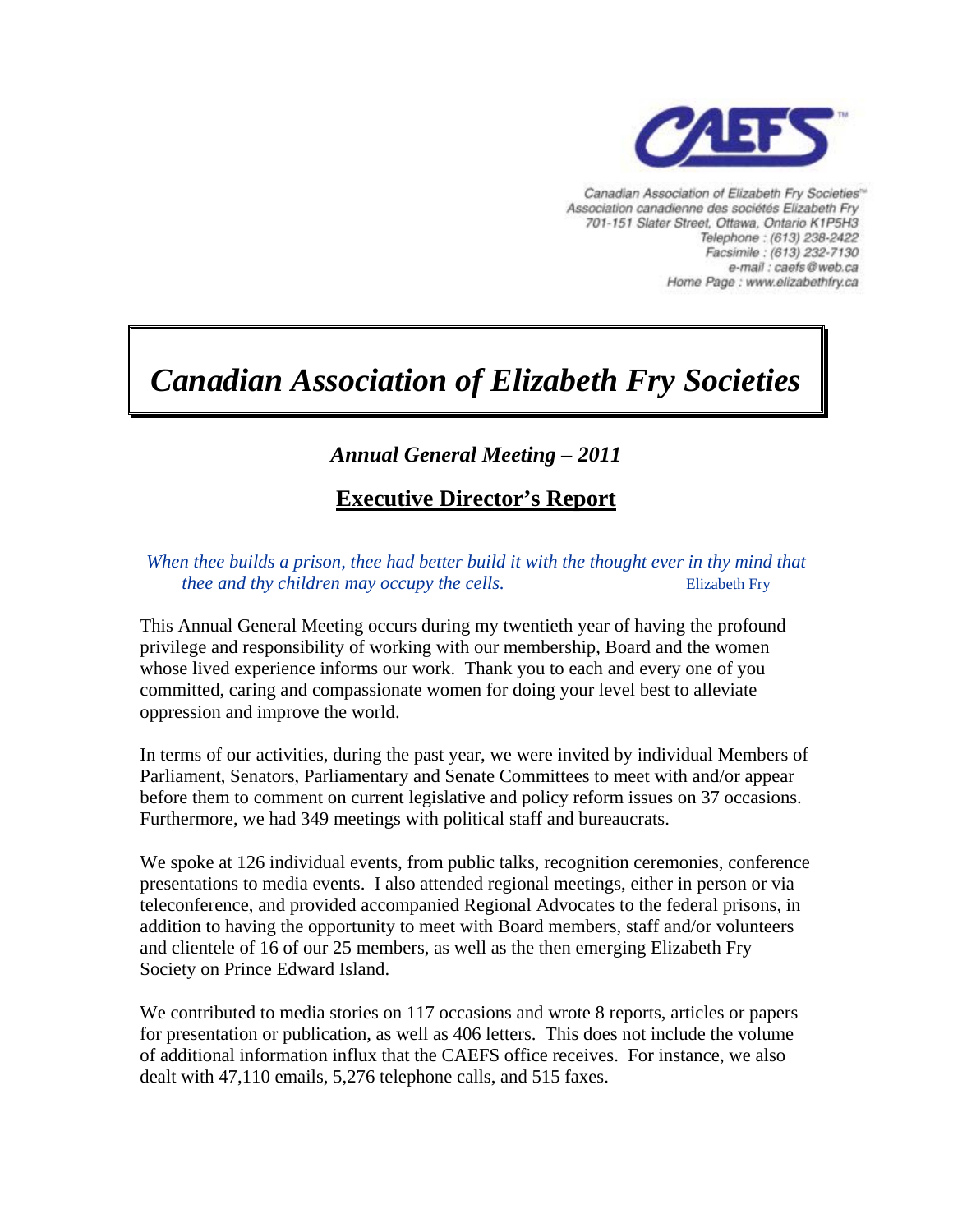The figures I just listed do not reflect the additional work contributed by our amazingly enthusiastic and creative membership across Canada. Regardless of resource limitations, our network of local Elizabeth Fry Society offices make a significant and enduring impact in their respective communities, regions, and for the country as a whole. This reality notwithstanding, as you review our reports and as we continue our work, you will see that there is still much work to be done by our wonderful network of phenomenal women.

The following report will provide you with an overview of our work to promote the rights and entitlements of women with the lived experience of marginalization, victimization, criminalization and/or imprisonment. As we continue to learn and grow via our collective and collaborative efforts, we look forward to also celebrating the strength, flexibility, tenacity and evolution of the network and the amazingly courageous and resilient women and girls with whom we walk and work.

#### **Priority Issues and Law Reform Initiatives**

Canadians are smart, concerned and compassionate people. Although we are encouraged to accept inflammatory rhetoric and baseless allegations that punishment is an effective remedy to crime and a viable means of promoting public safety, there is mounting proof that pushes for longer and more mandatory minimum sentences actually promote fear and ignorance with respect to what works. Moreover, it is clear that austere and isolating prison conditions are at best debilitating, and, at worst, brutalizing. The case for progressive sentencing and community integration policies is grounded in research and reliable evidence.

Canadian taxpayers are increasingly frustrated by the government's lurch toward longer and more punitive sentences. They are also fundamentally opposed to the long-term devastation occasioned by the evisceration of social, health, educational and fiscal resources. Likewise, as we heard first hand during the forum on Parliament Hill that the Housing Committee sponsored in May of 2010, it is very clear that many Canadians question the rush to accept prisons as the default for a lack of housing for the homeless, or shelter for those escaping violence. In addition, people are not willing to accept prisons as a substitute for community-based treatment for those with disabling mental health issues or childhood institutional abuse.

#### ∗ Regional Advocacy

The Regional Advocate Teams in each of the regions are a tremendous credit to CAEFS. Despite some occasional challenges in terms of access to women in institutional living units, segregation and maximum security units, the Advocates did an excellent job of ensuring that they were accessible as possible to imprisoned federally sentenced women. They give voice to the women inside and facilitate linkages between women and our membership, as well as other community supports and resources.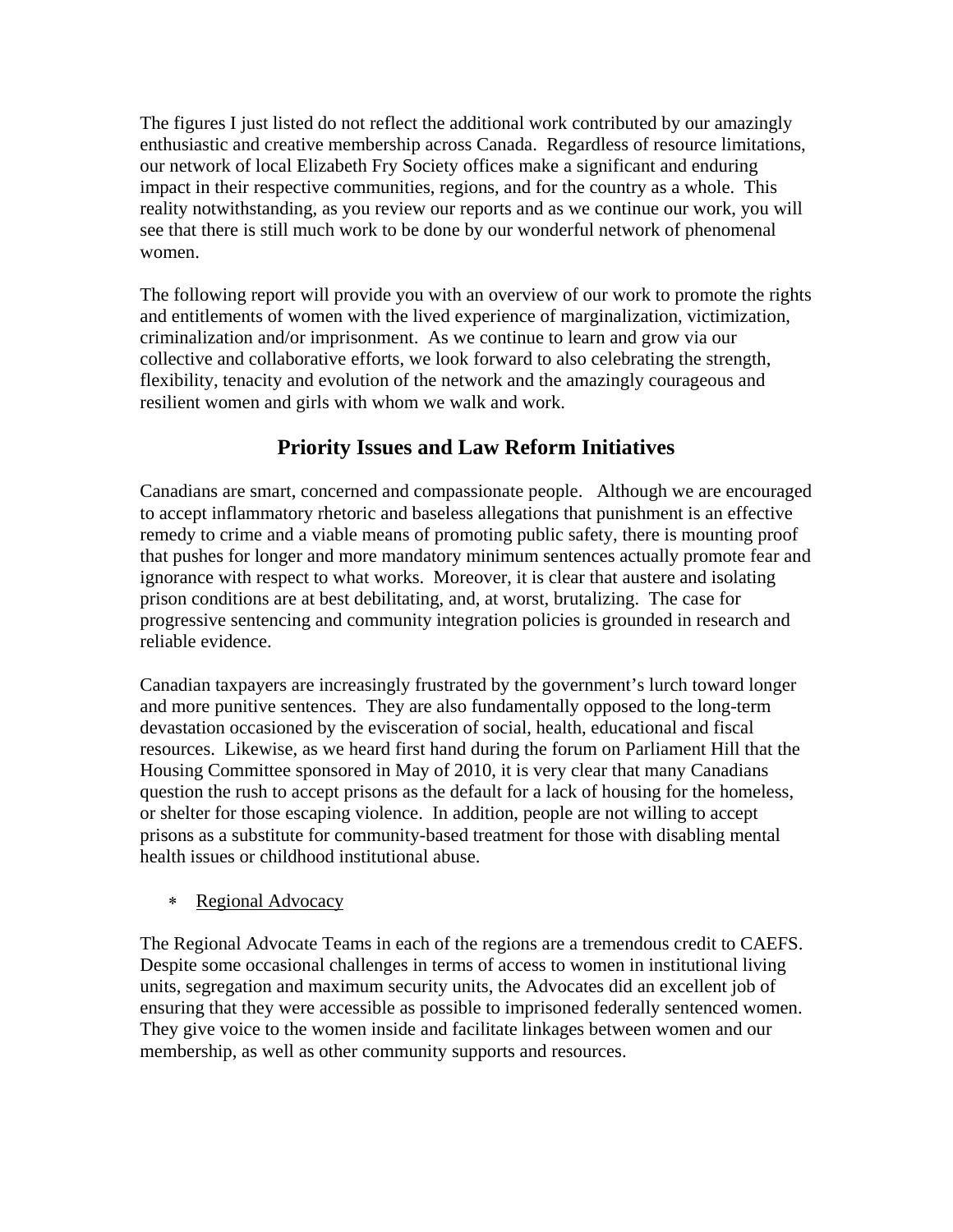In the coming year, we look forward to the opportunity to renew partnerships with governmental and non-governmental leadership focusing on the need to enhance community-based resources for women. CAEFS' Regional Advocacy Teams continued their work to enhance community-based prevention and sentencing options, as well community integration opportunities for women. A number of the teams and local societies also co-hosted community education fora, in conjunction with the Correctional Service of Canada. I encourage all of you to request and read their reports in order to further update yourselves regarding the matters that are of relevance to the women.

#### ∗ 'Management Protocol' Regime

The Correctional Service of Canada (CSC) has finally ended the use of the 'management protocol'. Although two of the four Indigenous women who remained on the protocol are now segregated in maximum security units, the other two are still in segregation units. Although all are from the Prairie Region, not one is in her home province. Moreover, we continue to join the Native Women's Association of Canada in supporting a complaint to the Canadian Human Rights Commission, with respect to the continued application by the Correctional Service of Canada of discriminatory classification approaches and conditions of confinement that violate rights that are enshrined in the *Canadian Charter of Rights and Freedoms,* the *Canadian Human Rights Act,* the *Corrections and Conditional Release Act,* and numerous international agreements and covenants to which Canada is a signatory.

Two of the women began and abandoned law suits this past year, indicating that they were afraid that they would be further punished for going to court. A third did proceed with a court action. Interestingly enough, the launching of the court case was almost immediately followed by the public announcement by CSC of their termination of the 'Management Protocol". The fourth woman was labeled a "Dangerous Offender", as a result of her involvement in a hostage-taking incident with which she and another woman were involved more than five years earlier.

All four women have requested our continued assistance to help them gain access to a non-punitive, non-CSC venue, from which they might more likely receive favourable treatment and therefore greater opportunity to reduce their respective security classification and increase future opportunities for appropriate programming and treatment, conditional release and community integration.

#### ∗ Oversight of Corrections Urgently Required

This past year saw CAEFS entering our fourth year of having to continue our pursuit of the files that Ashley Smith – when she was alive -- asked us to review on her behalf. We must reiterate that this struggle, not to mention, the many obstacles we are experiencing now in relation to the inquest into Ashley's death, is emblematic of the urgent need for external oversight of corrections. Given the challenges associated with our struggles – and that of Ashley's family -- to remedy this situation, one can only imagine how well nigh impossible it would be for a woman or man in prison to attempt to exercise their rights and call CSC to account.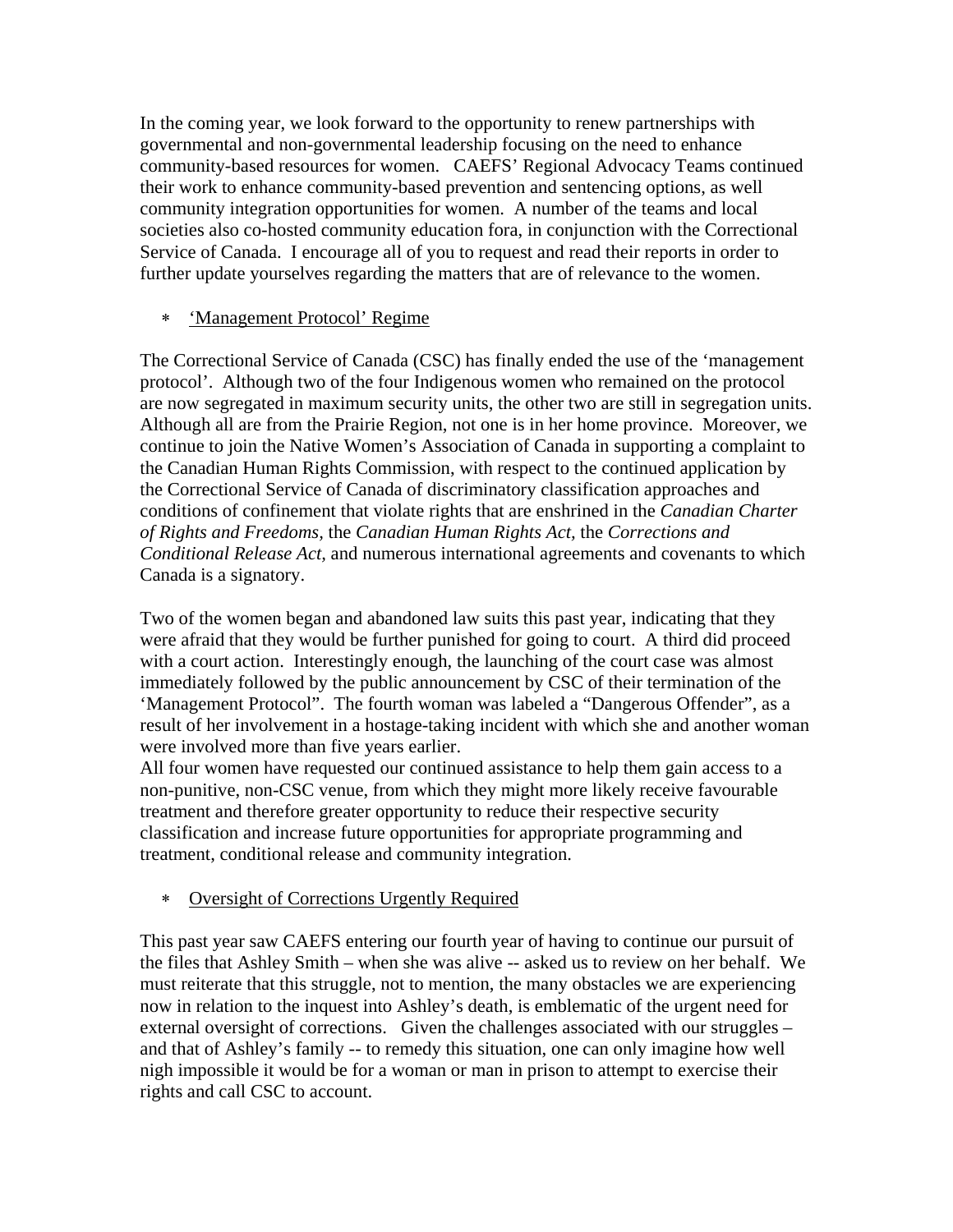Ashley's family, the Correctional Investigator of Canada, Members of Parliament, as well as many organizations and individuals, including the Honourable Louise Arbour, have consequently renewed calls for the full implementation of the recommendations made by the Arbour Commission fifteen years ago. Among others, these included:

- o the need to establish external, independent correctional oversight and redress mechanisms that are comprehensive and accessible;
- o the need to correct the policies and procedures in the federal prison system which result in women, who corrections recognizes pose a low risk to public safety, being classified as maximum-security prisoners;
- o the need to end the use of male guards in prisons for women, as well as the need for prisoner-focused policies to end sexual harassment, exploitation and assault, as well as other abuses and misuses of power and authority;
- o judicial oversight of the use of segregation and other forms of confinement; charging practices and correctional interference with the integrity of sentences of imprisonment.
- ∗ Criminal Justice Reforms

We are also extremely concerned about the government's past regressive law and order agenda, as well as the looming omnibus bill proposed by the government. We are already advised that Bill C-25, the legislation referred to as the "truth in sentencing" act that Parliament passed in 2009, which interferes with judicial discretion to remedy egregious conditions of pre-trial detention by crediting time served at the time of sentencing, has caused an increase of some 50-60 women in the federal prisons for women. Furthermore, Bill C-59, the last law rammed through Parliament before the House rose for the election, eliminated accelerated parole review. That law alone, CSC advises, has impacted approximately 100 women serving first time federal sentences for non-violent offences. All of the federal prisons for women are already overcrowded.

The Parliamentary Budget Officer established by the government and tasked with the role of ensuring fiscal openness and transparency by the government to Parliament and the public, was denied access to information to allow them to assess and address the costs of Bill C-25 alone. As a result, the government was cited for contempt of Parliament, following its failure to produce clear and transparent information regarding the anticipated costs of current law and order crime and sentencing legislation.

The Correctional Service of Canada estimates that it will add between 10-11% to Canada's federally sentenced prison population, requiring a costly expansion of Canada's prison infrastructure. Meanwhile our crime rate continues its long-term decline. The PBO financial analysis reveals that the government has been less than forthcoming about the cost of this and other planks of its criminal justice platform. Within less than 24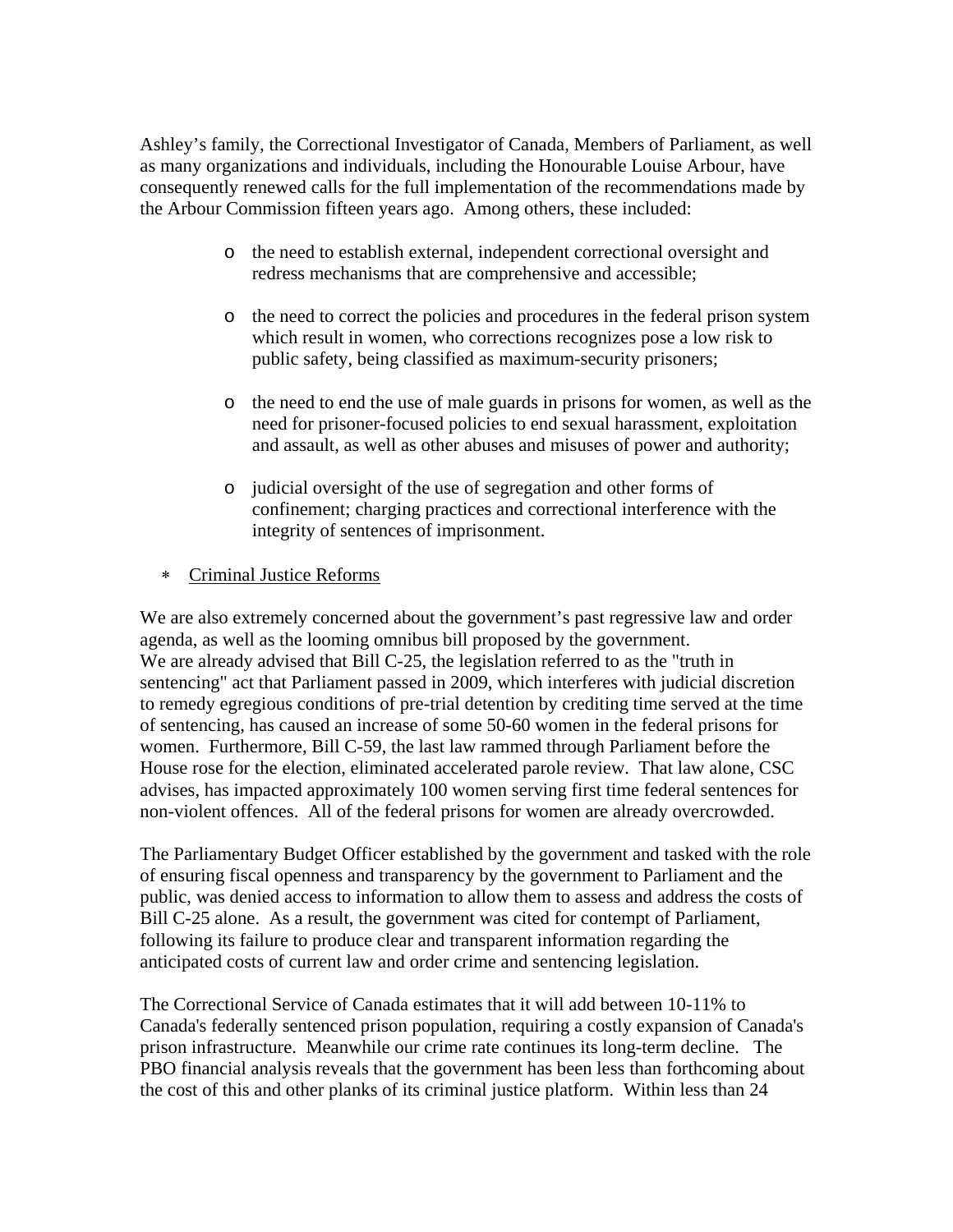hours of being asked about the costing of the Bill by the media, the department's estimates soared 2200% from 90 million to 2 billion. The PBO estimates the costs as much higher still.

Canadians are being tricked into believing that this and other new laws will make our communities safer. This is the opposite of truthfulness and it comes with an enormous human and financial cost, and at a time when these sorts of measures in the United States are bankrupting state governments and leaving more and more citizens without adequate health care, social services, or educational opportunities. We deserve to know what these law reform measures are going to actually cost us, as well as how they will be funded, so we are encouraging our membership to ask their Members of Parliament to repeal this legislation and request that they fulfill their fiduciary responsibility to Canadians and identify how and why they plan to vote one way or the other on future bills.

We continue to urge all Canadians to ask such pointed questions as: Will these new laws result in a greater likelihood that our children go without medical care unless we can pay for it? Will it leave your brother homeless? Will our fathers lose their veteran's pensions? Will our grandchildren have even less access to good public education? Will my sister be criminalized and imprisoned when her mental illness goes untreated and she panics on the street corner? This Bill is not at all about truthfulness. Canadians deserve to know at what cost these destructive and fear-inducing measures are being introduced.

In addition, given the reality that the majority of Canadian voters did not vote in support of the platform promoting an omnibus crime bill, we urge all Canadians to demand a referendum regarding the advisability of embarking upon a model of policy and law reform without clear understanding of the legislative, social and fiscal impact of such reforms.

Most Canadians are opposed to the proliferation of mandatory minimum and longer prison sentences, as well as the cuts to programs and services within prisons for adults and youth. They are also extremely concerned that youth not be subjected to adult penalties for juvenile errors. They are also concerned that Canada is on a trajectory in pursuit of U.S. criminal justice policies of decades past, at the same time as the United States is retreating from such agenda; and, that like what has happened in the U.S., such moves will result in cuts to pensions, child care, education, health care and social programs.

Canadians must be given an opportunity to direct how they wish Parliamentarians to vote on these matters. They should be asked to vote in a referendum, as to whether they wish their tax dollars to be expended on pensions, child care, victim supports, education, health care, housing, and social programs, rather than on the construction of more prisons for longer and more punitive sentences.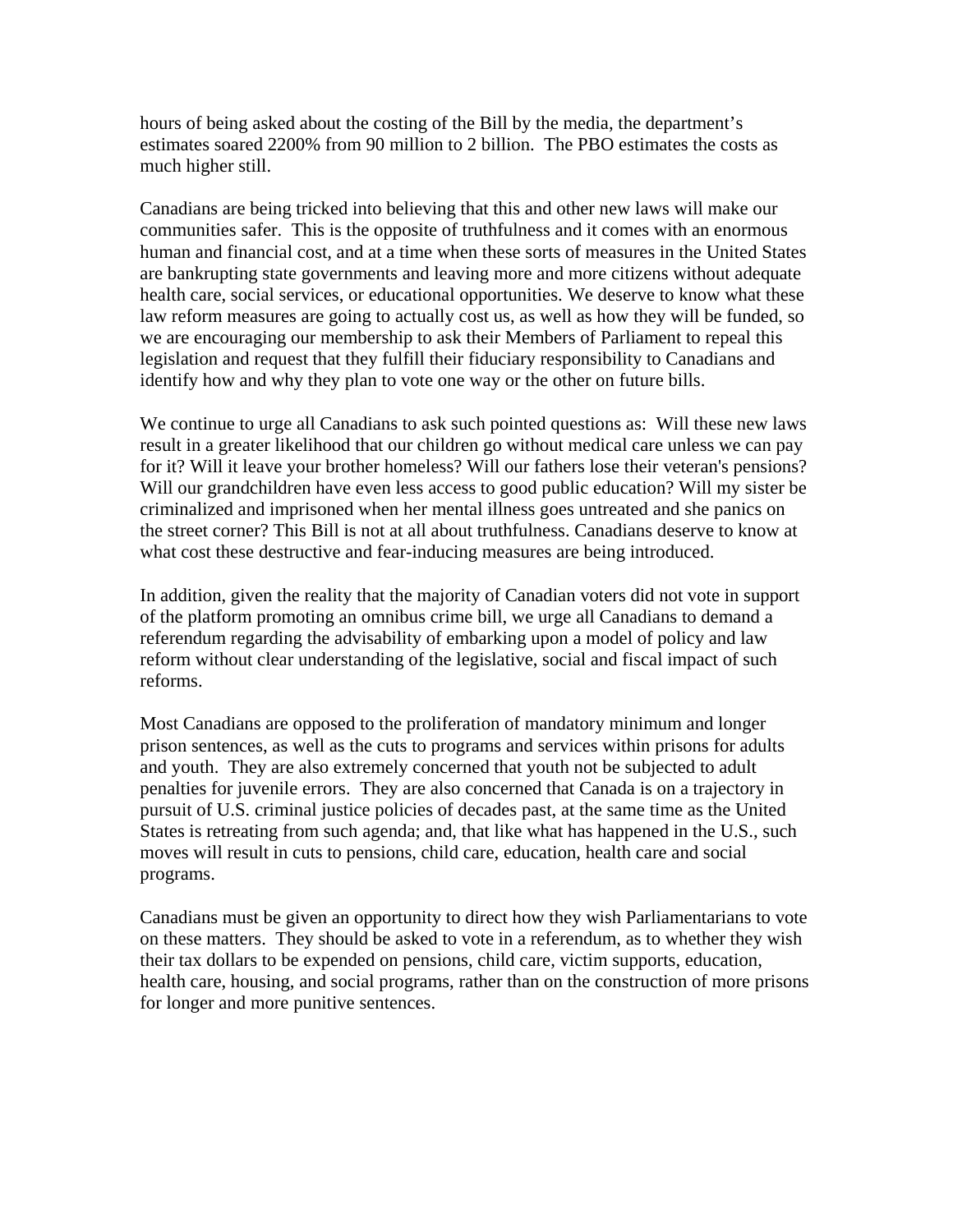#### ∗ Future Action

We continue to mourn the loss of Ashley Smith. Too many others are similarly languishing in isolation, in segregation cells where their treatment creates or exacerbates mental health issues. This year, and in the future, we will continue to advocate for those with mental health issues to be dealt with extra-judicially when and wherever possible. Furthermore, we will continue to work to extricate from the criminal justice and correctional systems, those who have previously been ensnared in such ever widening, deepening and increasingly sticky nets.

As our President has reminded us often, we cannot stand idly by and let the decimation of human and Charter rights for these women continue. Indeed, CAEFS applauds the decision of CSC to end the management protocol, as well as the efforts of the Deputy Commissioner for Women to develop memoranda of understanding and exchange of service agreements with provincial and territorial ministries of health. Furthermore, CAEFS applauds and supports the recent successful release into the community of a woman who, just last year, was in the same sort of conditions of confinement as Ashley experienced.

The coming year will also see us acting upon the resolution against prostitution and trafficking of women, as we intervene with the Native Women's Association of Canada and other equality-seeking groups, to counter moves to legalize prostitution and decriminalize the sexual exploitation and trafficking in women and girls.

CAEFS will also continue its work with International Human Rights Program, University of Toronto, Faculty of Law, regarding international human rights protections and enforcement mechanisms for prisoners with disabling mental health issues. In addition to the other conventions which CAEFS has invoked to argue for greater accountability and appropriate interventions for women, we are also examining the manner in which we might utilize the Convention on the Rights of Persons with Disabilities. We may wish to submit a Shadow Report to the UN Committee on the Rights of Persons with Disabilities when Canada reports in 2012.

We will also continue our work, in coalition and collaboration with other equality seeking groups, to approach the United Nations with concerns about the manner in which Canada is increasingly making legislative, policy and fiscal decisions that are exacerbating the marginalization, victimization, criminalization and imprisonment of women, poor people, racialized people – especially our Indigenous sisters, and those with disabling mental health issues. We have also reiterated our requests to the UN to call upon Canada to establish external, independent correctional oversight and redress mechanisms that are comprehensive and accessible.

Committees examining Canada's record with respect to human rights, women's rights, prisoners' rights, civil and political rights, as well as disability, torture and children's rights, have already voiced their clear and cogent denunciation of the policies and procedures in the federal and youth prison systems which results in the over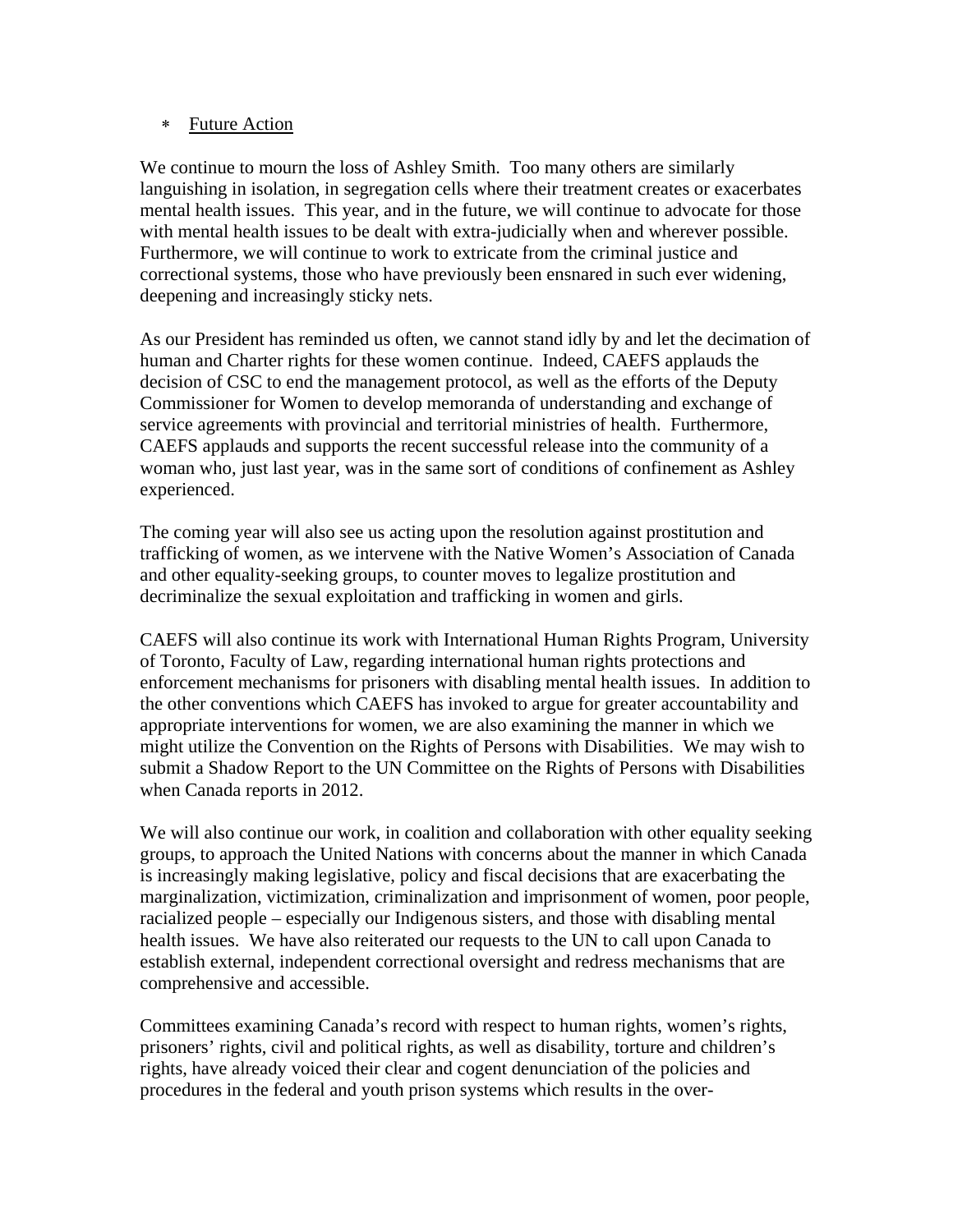classification, segregation and disciplining of women and girls, as well as the discriminatory treatment of racialized and disabled women.

Canada used to have an enviable reputation when it came to protecting and promoting human rights throughout the world. We will continue to encourage the Canadian public to ensure that our Government works to regain that reputation, starting with a renewed commitment to respecting and upholding human and Charter protected rights for all Canadians, regardless of their sex, race, ability, sexual orientation or politics.

#### **Public Education and Proactive Agenda**

∗ Human Rights in Action (HRIA)

This year, we completed the publication and distribution of the Human Rights in Action manuals for women in provincial lock-ups and jails in British Columbia, Saskatchewan, Ontario, Quebec and New Brunswick. With the notable exception of Ontario, where correctional authorities have erected some temporary roadblocks to the distribution of the manual to women in prison, the feedback from women inside, as well as CAEFS and correctional staff alike continues to be extremely positive.

#### ∗ Housing Forum

On May 3-4, 2010, the CAEFS Housing Committee, co-chaired by Jennifer Harrington and Paula King, launched National Elizabeth Fry Week with a forum on Parliament Hill. Entitled, *Help Make Canada a Better Place for Women,* this well-attended event highlighted the importance of ensuring that relevant community-based accommodation, mental health support, educational and social services exist for women and girls.

By focusing on the housing needs in particular, the forum presenters identified some of the ways in which such resources are vital to both preventing women from being marginalized, victimized, criminalized and imprisoned, but also to assisting in the community integration process for women who are exiting prison. Please review the report of the committee for more details about the forum and stay tuned for the pod casts of the many incredible presentations made by our members and our allies.

#### **Concluding Comments**

Although we commence this year with significant and well-founded trepidation, knowing that all of the prisons for women are over-crowded – visiting and interview rooms are being used to house women, maximum security cells are being double bunked – and an omnibus crime bill looms, we remain committed to working on an ever-evolving agenda.

We also remain in awe of the courage, tenacity and resilience of the marginalized, victimized, criminalized and institutionalized women with and on behalf of whom we work. In addition, despite the many challenges of these times, we continue to enjoy what